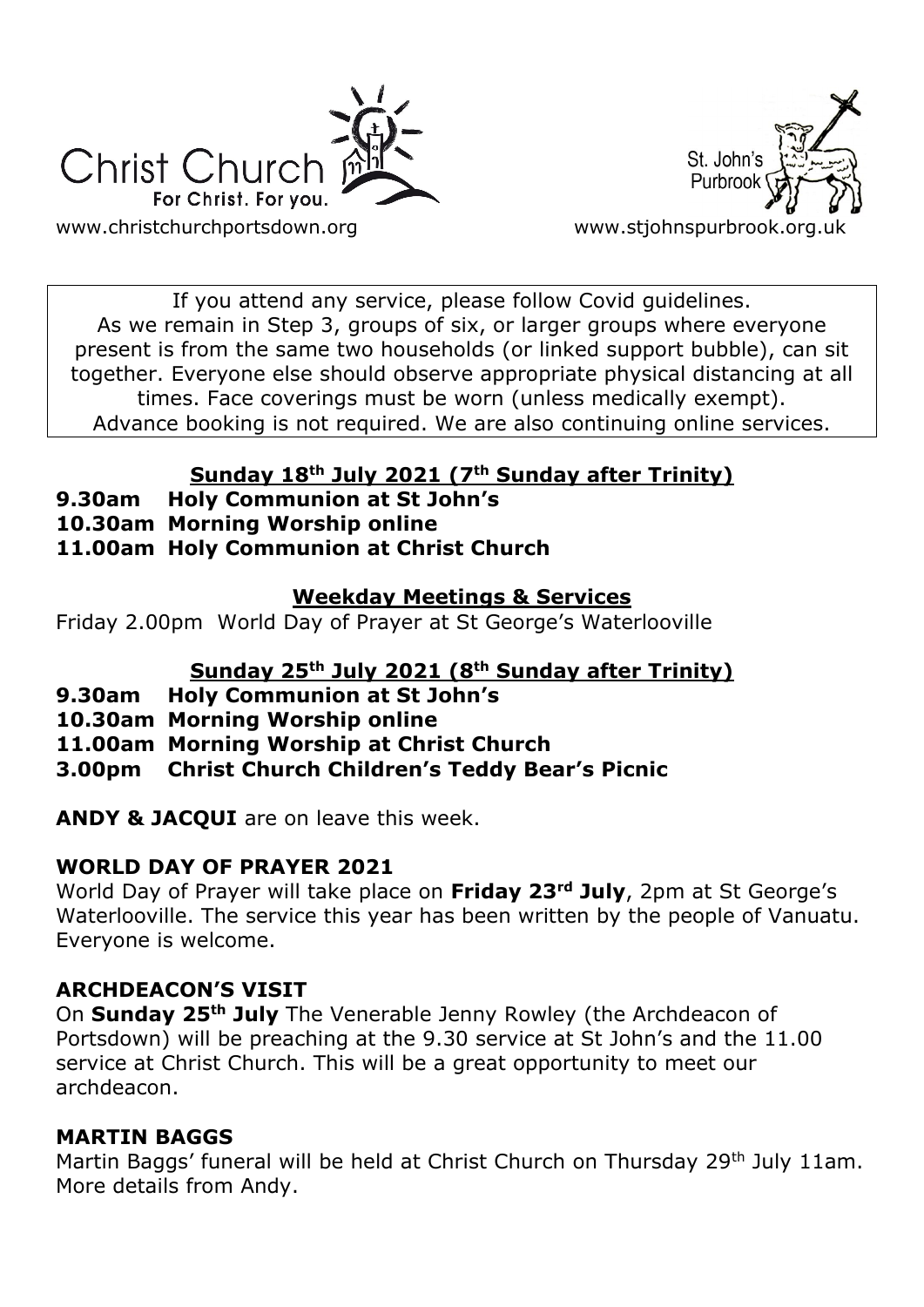### **JACK EVANS**

We are sorry to report that Jack Evans has died recently. Jack has played organ in both of our churches, particularly at the Remembrance, D-Day and Christmas services at Christ Church.

### **CHANGING COVID REGULATIONS**

We still await guidelines concerning the move to step 4. The PCCs will then meet to consider the new guidelines. Christ Church PCC is meeting on **Wednesday 28th July** 7.30pm. St John's PCC is meeting on **Monday 2nd August** at 7pm. Until the PCCs have met we will continue under the current restrictions.

#### **HOLIDAY AT HOME.**

Save the Date: **Wednesday 11th August** 10.00am-2.30pm. We hope to be able to hold "Holiday at Home - On safari" in partnership with the Church of the Good Shepherd.

### **CHRIST CHURCH ANNUAL MEETINGS**

At the annual meetings on  $14<sup>th</sup>$  July, the following were elected: **Churchwardens:** Stephen Anderson and Karina Golledge **Deanery Synod: Tracey Harvey** 

**PCC:** Karen Davies, Ismay Doughty, Ruth Fowler, Pauline Metcalfe, Elizabeth Mitchell and Graham Olway

### **MISSION OF THE MONTH - JULY**

The Mission to Seafarers seeks to promote the spiritual, moral and physical wellbeing of seafarers and their families worldwide.

Donations can made online at missiontoseafarers.org/donate

| <b>CONTACTS</b>     |                                            |
|---------------------|--------------------------------------------|
| <b>Vicar</b>        | <b>Revd Andy Wilson</b> (day off Monday)   |
|                     | vicar@christchurchportsdown.org            |
|                     | purbrookvicar@gmail.com                    |
| <b>Associate</b>    | <b>Revd Laura Cameron</b>                  |
| <b>Minister</b>     | revdlauracameron@gmail.com                 |
| <b>Curate</b>       | <b>Revd Matt Grove</b> (day off Friday)    |
|                     | matt.grove@christchurchportsdown.org       |
| <b>Churchwarden</b> | <b>Stephen Anderson</b>                    |
| <b>CCP</b>          | stephen.anderson@christchurchportsdown.org |
| Churchwarden        | <b>Karina Golledge</b>                     |
| <b>CCP</b>          | thegolledges@btinternet.com                |
| Churchwarden        | <b>Bill Jeffery</b>                        |
| <b>SJP</b>          | purbrookchurch@gmail.com                   |
| Administrator       | <b>Emma Evans</b>                          |
|                     | parish.office@christchurchportsdown.org    |
| <b>Hall Manager</b> | Jacqui Wilson                              |
| <b>CCP</b>          | hall.manager@christchurchportsdown.org     |
| Website             | <b>Matt Doe</b>                            |
|                     | webmaster@christchurchportsdown.org        |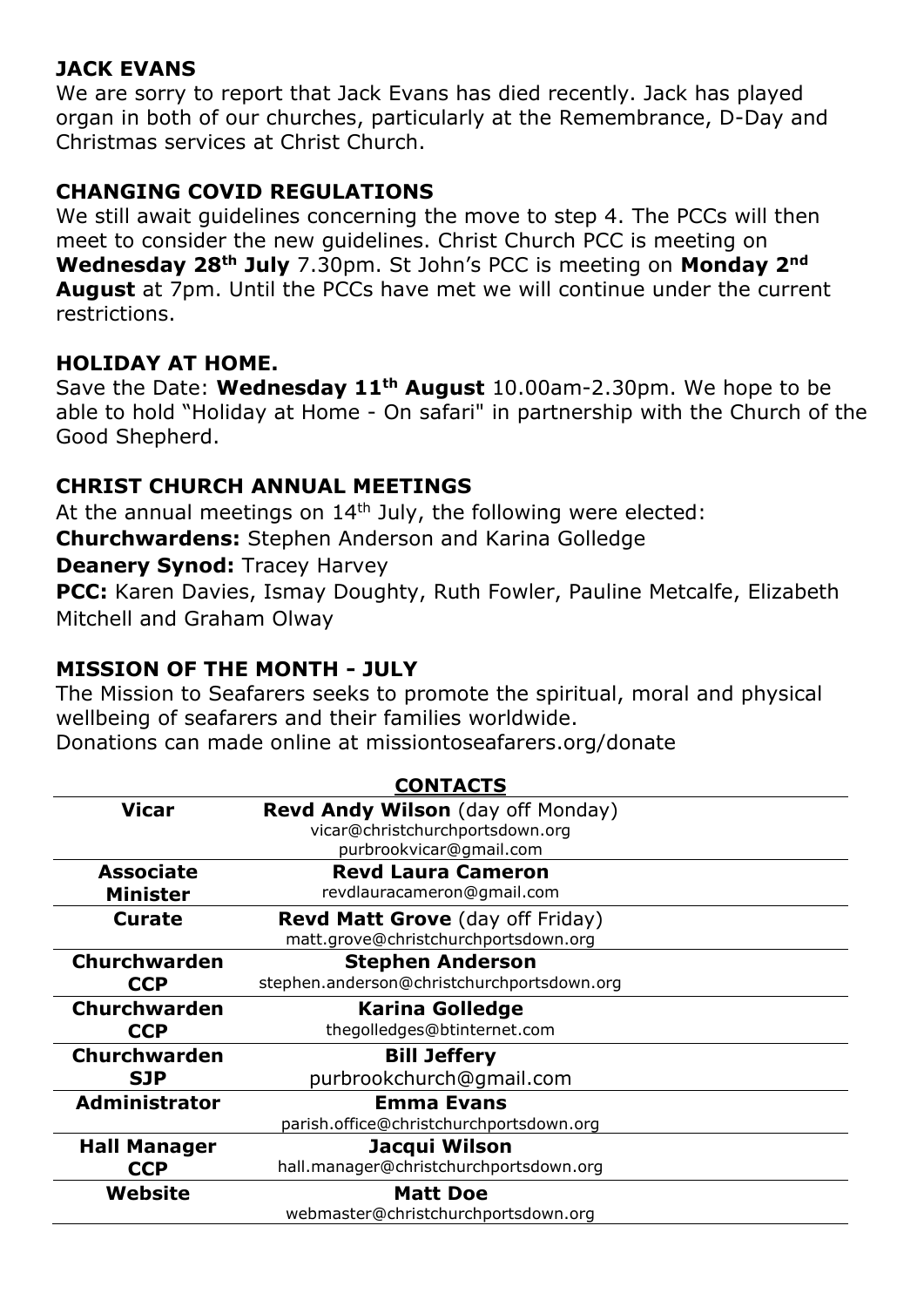## **Sunday 18 July 2021**

7th Sunday after Trinity

### **Collect**

Lord of all power and might, the author and giver of all good things: graft in our hearts the love of your name, increase in us true religion, nourish us with all goodness, and of your great mercy keep us in the same; through Jesus Christ your Son our Lord, who is alive and reigns with you, in the unity of the Holy Spirit, one God, now and for ever. *Amen*

#### **Jeremiah 23:1–6**

**<sup>23</sup>** Woe to the shepherds who destroy and scatter the sheep of my pasture! says the Lord. <sup>2</sup> Therefore, thus says the Lord, the God of Israel, concerning the shepherds who shepherd my people: It is you who have scattered my flock, and have driven them away, and you have not attended to them. So, I will attend to you for your evil doings, says the Lord.  $3$  Then I myself will gather the remnant of my flock out of all the lands where I have driven them, and I will bring them back to their fold, and they shall be fruitful and multiply. <sup>4</sup> I will raise up shepherds over them who will shepherd them, and they shall not fear any longer, or be dismayed, nor shall any be missing, says the Lord.  $5$  The days are surely coming, says the Lord, when I will raise up for David a righteous Branch, and he shall reign as king and deal wisely, and shall execute justice and righteousness in the land. <sup>6</sup> In his days Judah will be saved and Israel will live in safety. And this is the name by which he will be called: 'The Lord is our righteousness.'

*This is the word of the Lord. Thanks be to God.*

### **Psalm 23**

<sup>1</sup> The Lord is my shepherd; therefore can I lack nothing. <sup>2</sup> He makes me lie down in green pastures and leads me beside still waters.  $3$  He shall refresh my soul and guide me in the paths of righteousness for his name's sake. <sup>4</sup> Though I walk through the valley of the shadow of death, I will fear no evil; for you are with me; your rod and your staff, they comfort me. <sup>5</sup> You spread a table before me in the presence of those who trouble me; you have anointed my head with oil and my cup shall be full. <sup>6</sup> Surely goodness and loving mercy shall follow me all the days of my life, and I will dwell in the house of the Lord for ever.

#### **Ephesians 2:11–22**

 $11$  So then, remember that at one time you Gentiles by birth, called 'the uncircumcision' by those who are called 'the circumcision'—a physical circumcision made in the flesh by human hands— $12$  remember that you were at that time without Christ, being aliens from the commonwealth of Israel, and strangers to the covenants of promise, having no hope and without God in the world. <sup>13</sup> But now in Christ Jesus you who once were far off have been brought near by the blood of Christ.  $14$  For he is our peace; in his flesh he has made both groups into one and has broken down the dividing wall, that is, the